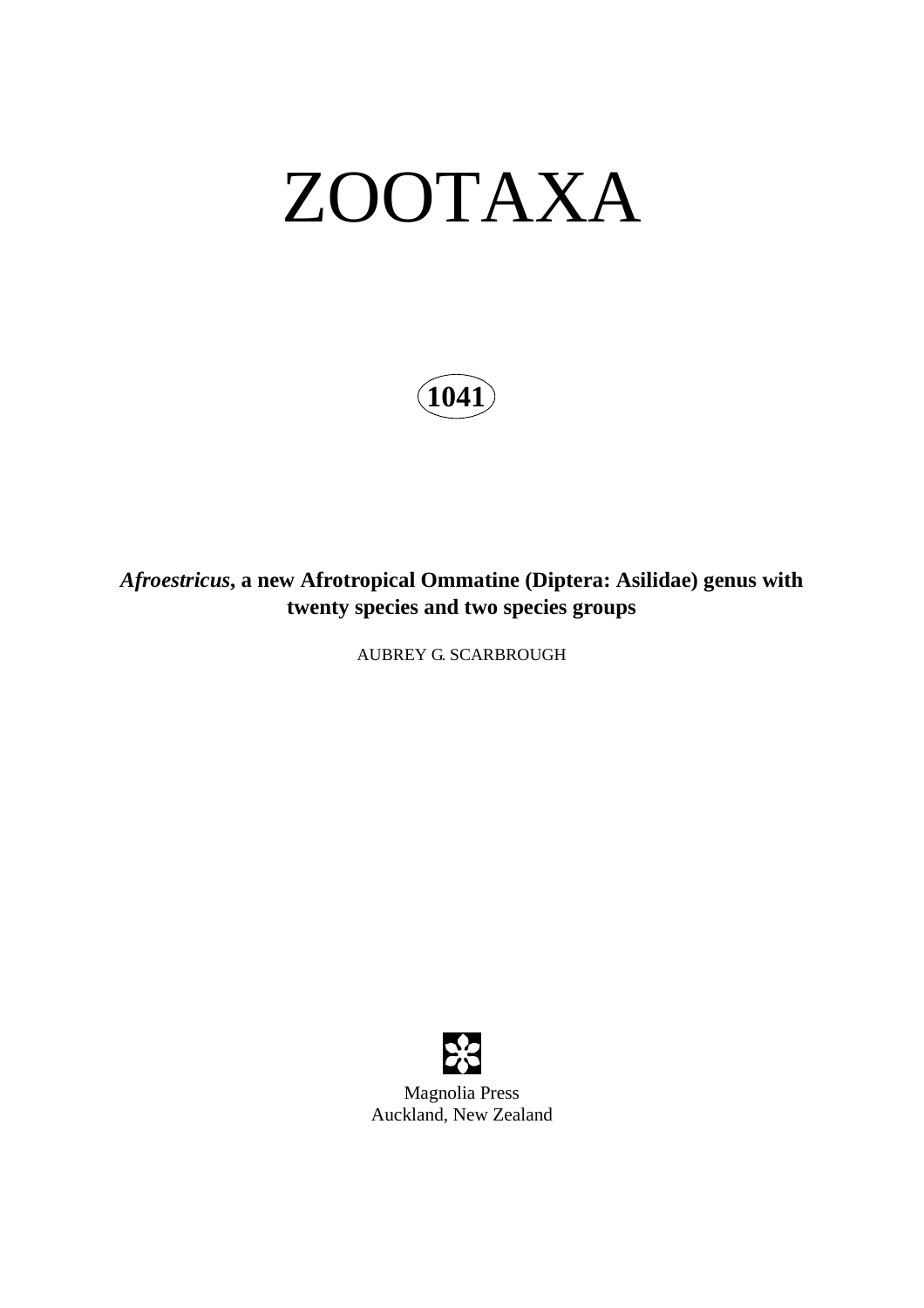### AUBREY G. SCARBROUGH **Afroestricus, a new Afrotropical Ommatine (Diptera: Asilidae) genus with twenty species and two species groups**  (*Zootaxa* 1041) 76 pp.; 30 cm. 26 Aug. 2005 ISBN 1-877407-28-3 (paperback)

ISBN 1-877407-29-1 (Online edition)

FIRST PUBLISHED IN 2005 BY Magnolia Press P.O. Box 41383 Auckland 1030 New Zealand e-mail: zootaxa@mapress.com http://www.mapress.com/zootaxa/

© 2005 Magnolia Press

All rights reserved.

No part of this publication may be reproduced, stored, transmitted or disseminated, in any form, or by any means, without prior written permission from the publisher, to whom all requests to reproduce copyright material should be directed in writing.

This authorization does not extend to any other kind of copying, by any means, in any form, and for any purpose other than private research use.

ISSN 1175-5326 (Print edition) ISSN 1175-5334 (Online edition)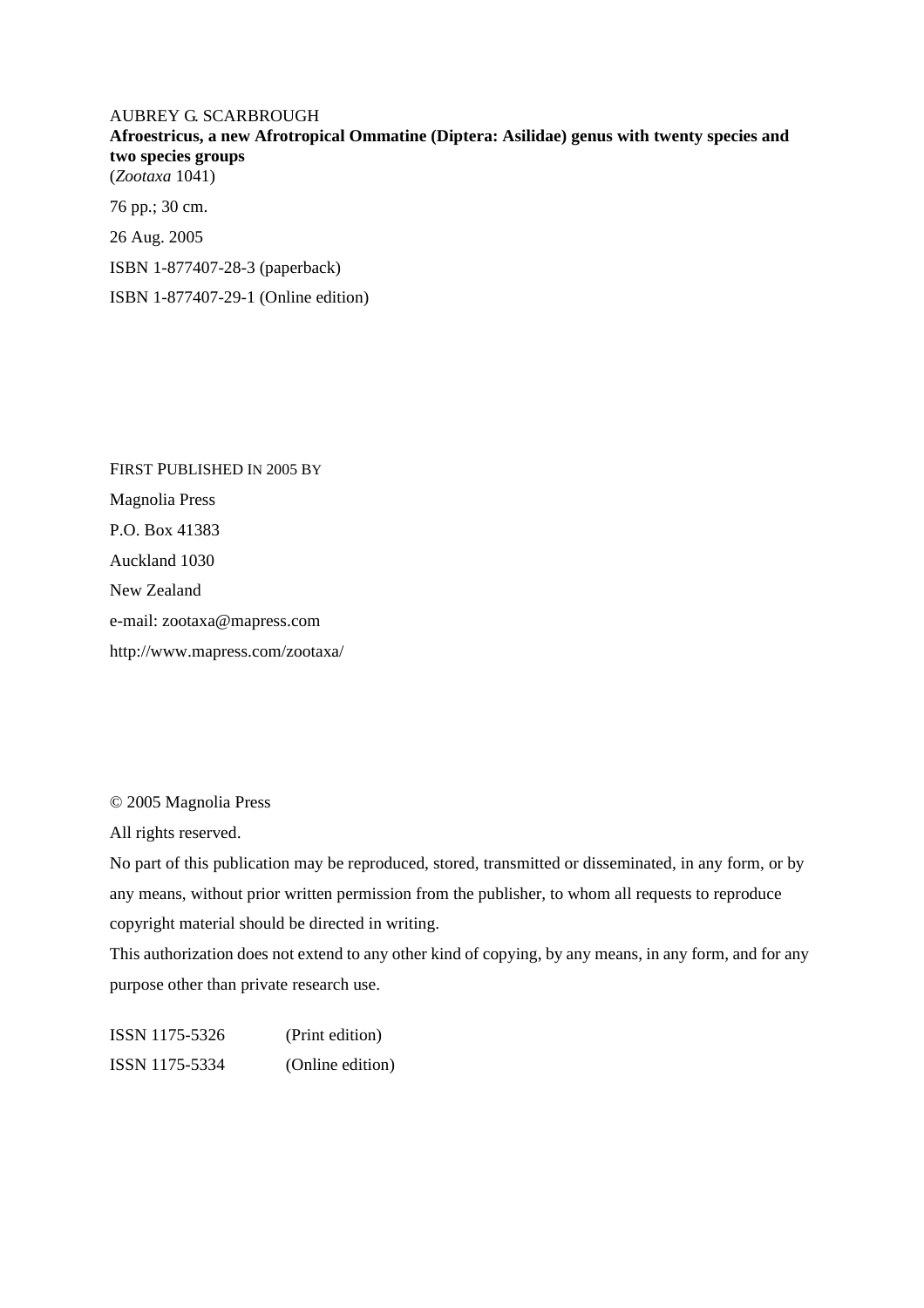

**ZOOTAXA**<br>
ISSN 1175-5334 (online edition) ISSN 1175-5326 (print edition)



## *Afroestricus***, a new Afrotropical Ommatine (Diptera: Asilidae) genus with twenty species and two species groups**

#### AUBREY G. SCARBROUGH

*Department of Biological Sciences, Towson University, 8000 York Road, Baltimore, MD 21252, USA ascarbrough@towson.edu*

#### **TABLE OF CONTENTS**

| <b>TAXONOMY</b>     |
|---------------------|
|                     |
|                     |
|                     |
|                     |
|                     |
|                     |
|                     |
|                     |
|                     |
|                     |
|                     |
|                     |
|                     |
|                     |
|                     |
|                     |
|                     |
|                     |
|                     |
|                     |
|                     |
|                     |
|                     |
|                     |
|                     |
|                     |
|                     |
| <b>DISTRIBUTION</b> |
|                     |
|                     |

*Accepted by D. Bickel: 15 Jun. 2005; published: 26 Aug. 2005* 3